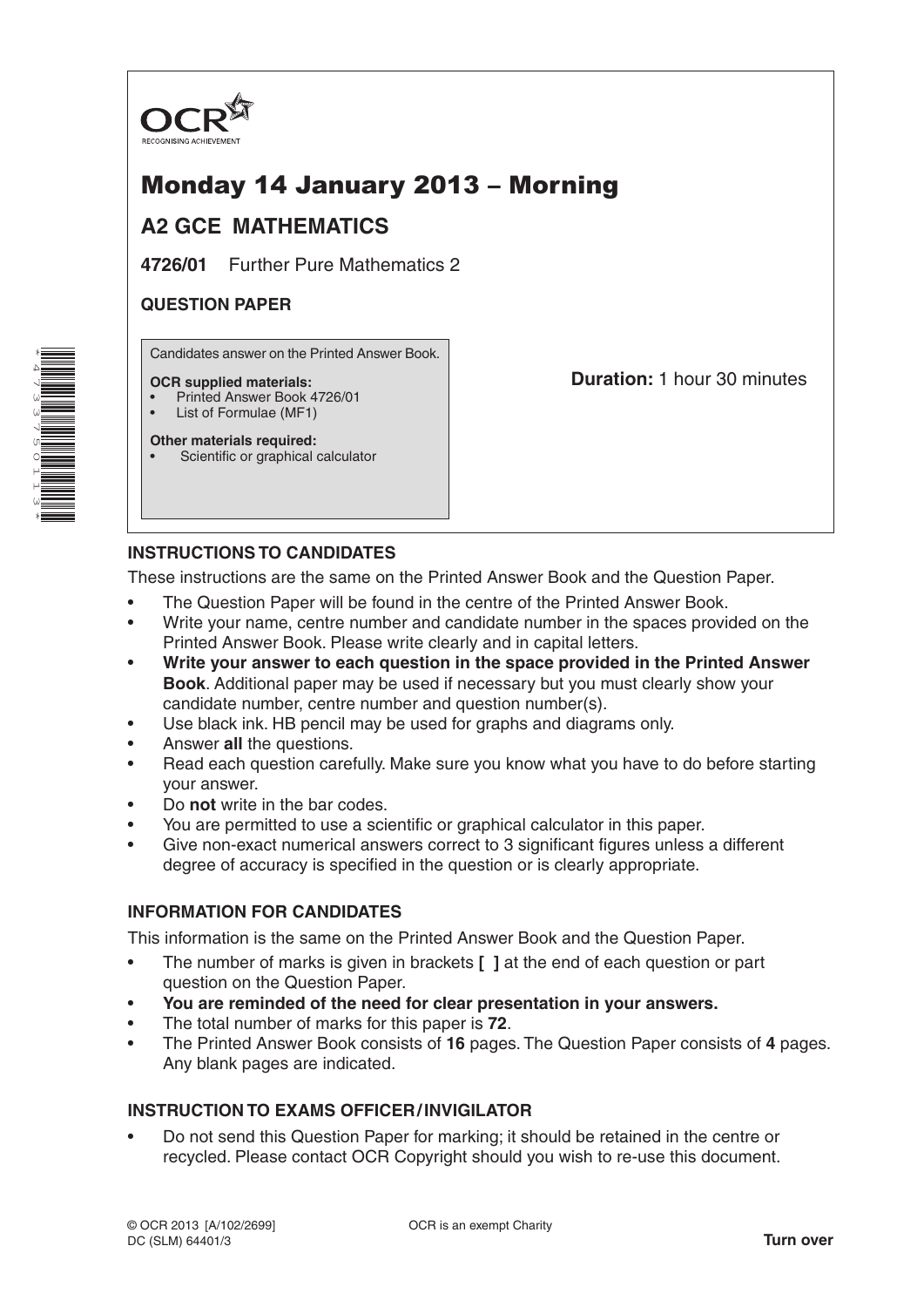| Express $\frac{5x}{(x-1)(x^2+4)}$ in partial fractions.    |  |
|------------------------------------------------------------|--|
| 2 The equation of a curve is $y = \frac{x^2 - 3}{x - 1}$ . |  |

| (i) Find the equations of the asymptotes of the curve.                       | $\left 3\right $  |
|------------------------------------------------------------------------------|-------------------|
| (ii) Write down the coordinates of the points where the curve cuts the axes. | Ш                 |
| (iii) Show that the curve has no stationary points.                          | $\lceil 3 \rceil$ |
| (iv) Sketch the curve and the asymptotes.                                    |                   |

**3** By first expressing cosh *x* and sinh *x* in terms of exponentials, solve the equation

$$
3\cosh x - 4\sinh x = 7,
$$

giving your answer in an exact logarithmic form. **[6]**

4 You are given that 
$$
I_n = \int_0^1 x^n e^{2x} dx
$$
 for  $n \ge 0$ .

(i) Show that 
$$
I_n = \frac{1}{2}e^2 - \frac{1}{2}nI_{n-1}
$$
 for  $n \ge 1$ . [4]

- **(ii)** Find  $I_3$  in terms of e. **[4]**
- **5** You are given that  $f(x) = e^{-x} \sin x$ .
	- **(i)** Find f(0) and f'(0).  $[3]$
	- (ii) Show that  $f''(x) = -2 f'(x) 2 f(x)$  and hence, or otherwise, find  $f''(0)$ . [4]
	- **(iii)** Find a similar expression for  $f'''(x)$  and hence, or otherwise, find  $f'''(0)$ . [2]
- **(iv)** Find the Maclaurin series for  $f(x)$  up to and including the term in  $x^3$ . **[2]**

**2**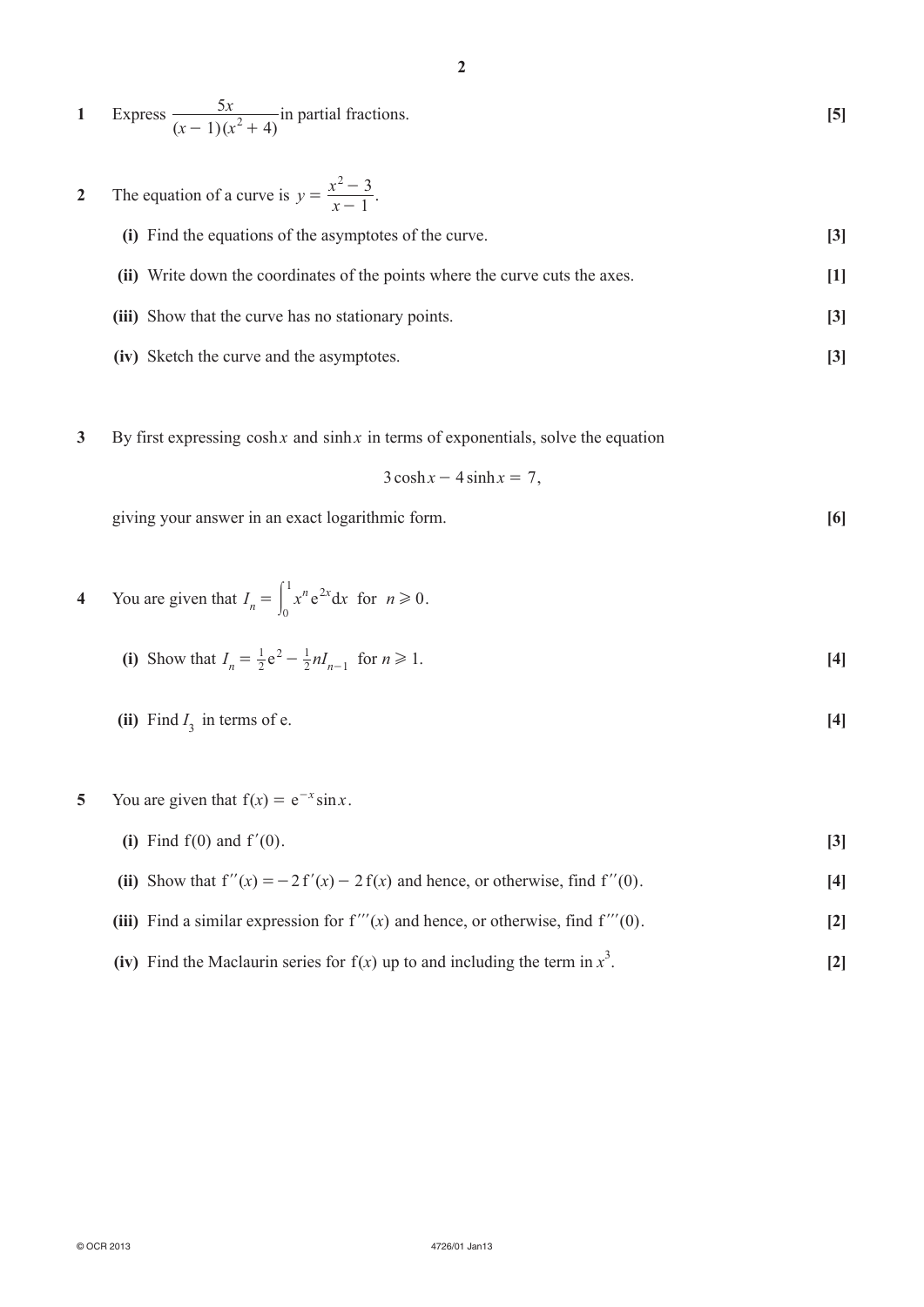**6**  By first completing the square, find  $x^2 + 4x$ *x*  $\int_{0}^{1} \frac{1}{\sqrt{x^2+4x+8}} dx$ 1  $+$  4x +  $\sqrt{ }$  $\overline{J}$  $\frac{1}{\sqrt{2}} dx$ , giving your answer in an exact logarithmic form. **[6]**

- **7** A curve has polar equation  $r = 5 \sin 2\theta$  for  $0 \le \theta \le \frac{1}{2}\pi$ .
	- **(i)** Sketch the curve, indicating the line of symmetry and stating the polar coordinates of the point *P* on the curve which is furthest away from the pole. **[4]**
	- **(ii)** Calculate the area enclosed by the curve. **[3]**
	- *(iii)* Find the cartesian equation of the tangent to the curve at *P*. **[3]**
- **(iv)** Show that a cartesian equation of the curve is  $(x^2 + y^2)^3 = (10xy)^2$ . [3]
- **8** It is required to solve the equation  $ln(x 1) x + 3 = 0$ .

You are given that there are two roots,  $\alpha$  and  $\beta$ , where  $1.1 \le \alpha \le 1.2$  and  $4.1 \le \beta \le 4.2$ .

**(i)** The root  $\beta$  can be found using the iterative formula

$$
x_{n+1} = \ln(x_n - 1) + 3.
$$

- **(a)** Using this iterative formula with  $x_1 = 4.15$ , find  $\beta$  correct to 3 decimal places. Show all your working. **[2]**
	- **(b)** Explain with the aid of a sketch why this iterative formula will not converge to  $\alpha$  whatever initial value is taken. **[3]**
	- **(ii)** (a) Show that the Newton-Raphson iterative formula for this equation can be written in the form

$$
x_{n+1} = \frac{3 - 2x_n - (x_n - 1)\ln(x_n - 1)}{2 - x_n}.
$$
 [5]

**(b)** Use this formula with  $x_1 = 1.2$  to find  $\alpha$  correct to 3 decimal places. **[3]**